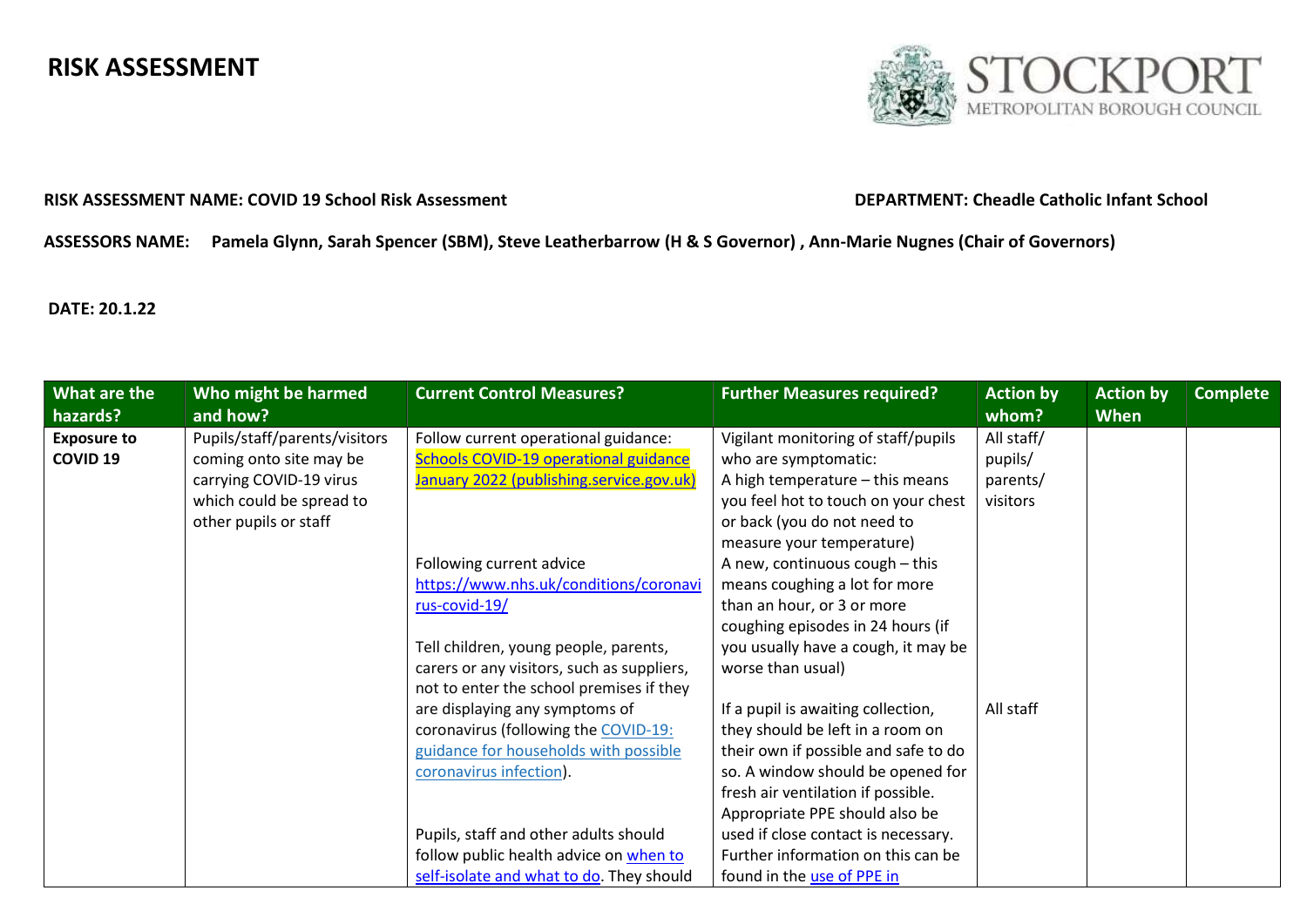|  | not come into school if they have         | education, childcare and children's  |           |  |
|--|-------------------------------------------|--------------------------------------|-----------|--|
|  | symptoms, have had a positive test result | social care settings guidance. Any   |           |  |
|  |                                           |                                      |           |  |
|  | or other reasons requiring them to stay   | rooms they use should be cleaned     |           |  |
|  | at home due to the risk of them passing   | after they have left.                |           |  |
|  | on COVID-19 (for example, they are        |                                      |           |  |
|  | required to quarantine).                  | If they need to go to the bathroom   |           |  |
|  |                                           | while waiting to be collected, they  | All Staff |  |
|  |                                           | should use a separate bathroom if    |           |  |
|  |                                           | possible. The bathroom should be     |           |  |
|  |                                           | cleaned and disinfected using        |           |  |
|  |                                           | standard cleaning products before    |           |  |
|  |                                           | being used by anyone else.           |           |  |
|  |                                           |                                      |           |  |
|  |                                           | PPE should be worn by staff caring   |           |  |
|  |                                           | for the child while they await       | All Staff |  |
|  |                                           | collection if a distance of 2 metres |           |  |
|  |                                           | cannot be maintained (such as for    |           |  |
|  |                                           | a very young child or a child with   |           |  |
|  |                                           | complex needs).                      |           |  |
|  |                                           |                                      |           |  |
|  |                                           | The household (including any         |           |  |
|  |                                           |                                      |           |  |
|  |                                           | siblings) should follow the PHE stay | pupils/   |  |
|  |                                           | at home guidance for households      | parents   |  |
|  |                                           | with possible or confirmed           |           |  |
|  |                                           | coronavirus (COVID-19) infection.    |           |  |
|  |                                           |                                      |           |  |
|  |                                           | In an emergency, call 999.           |           |  |
|  |                                           | If a member of staff has helped      |           |  |
|  |                                           | someone who was unwell with a        |           |  |
|  |                                           | new, continuous cough or a high      |           |  |
|  |                                           | temperature, they do not need to     |           |  |
|  |                                           | go home unless they develop          |           |  |
|  |                                           |                                      |           |  |
|  |                                           | symptoms themselves. They should     |           |  |
|  |                                           | wash their hands thoroughly for 20   |           |  |
|  |                                           | seconds after any contact with       |           |  |
|  |                                           | someone who is unwell.               |           |  |
|  |                                           | Cleaning the affected area with      |           |  |
|  |                                           | normal household disinfectant        |           |  |
|  |                                           |                                      |           |  |
|  |                                           | after someone with symptoms has      |           |  |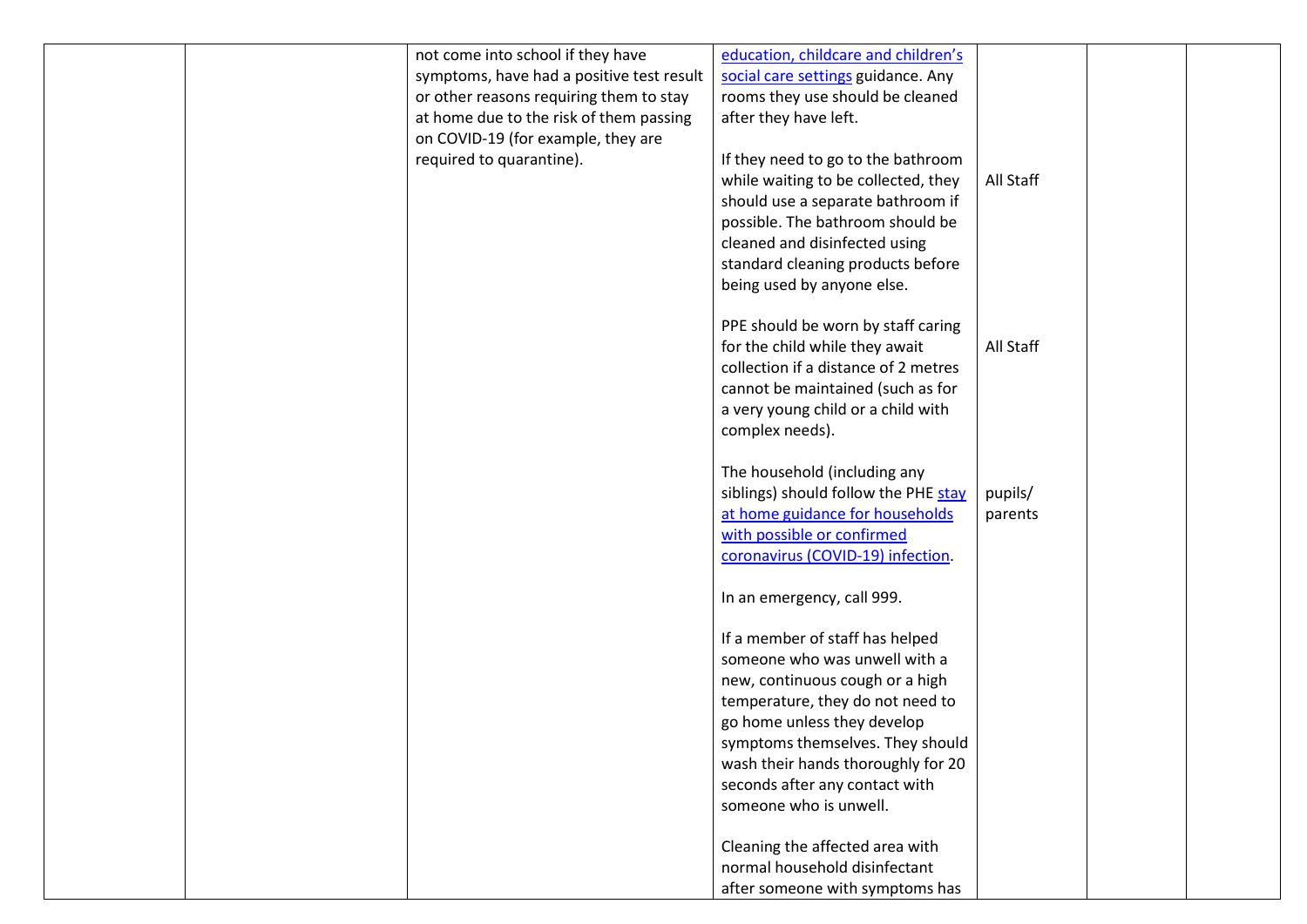|                   |                             |                                              | left will reduce the risk of passing |            |  |
|-------------------|-----------------------------|----------------------------------------------|--------------------------------------|------------|--|
|                   |                             |                                              | the infection on to other people.    |            |  |
|                   |                             |                                              | See the COVID-19: cleaning of non-   |            |  |
|                   |                             |                                              | healthcare settings guidance.        |            |  |
|                   |                             |                                              |                                      |            |  |
|                   |                             |                                              |                                      |            |  |
|                   |                             |                                              |                                      |            |  |
|                   |                             |                                              |                                      |            |  |
|                   |                             |                                              |                                      |            |  |
|                   |                             |                                              |                                      |            |  |
|                   |                             |                                              |                                      |            |  |
|                   |                             |                                              |                                      |            |  |
|                   |                             |                                              |                                      |            |  |
|                   |                             |                                              |                                      |            |  |
|                   |                             |                                              |                                      |            |  |
|                   |                             |                                              |                                      |            |  |
|                   |                             |                                              |                                      |            |  |
|                   |                             |                                              |                                      |            |  |
|                   |                             |                                              |                                      |            |  |
|                   |                             |                                              |                                      |            |  |
|                   |                             |                                              |                                      |            |  |
|                   |                             |                                              |                                      |            |  |
|                   |                             |                                              |                                      |            |  |
|                   |                             |                                              |                                      |            |  |
|                   |                             |                                              |                                      |            |  |
|                   |                             |                                              |                                      |            |  |
|                   |                             |                                              |                                      |            |  |
|                   |                             |                                              |                                      |            |  |
|                   |                             |                                              |                                      |            |  |
|                   |                             |                                              |                                      |            |  |
| <b>Mixing and</b> | Staff and pupils working    | Follow operational guidance:                 | The school outbreak management       | All staff/ |  |
| 'Bubbles'         | together could increase the |                                              | plans cover the possibility that it  | pupils     |  |
|                   | risk of spreading the virus | <b>Schools COVID-19 operational guidance</b> | may become necessary to              |            |  |
|                   |                             | January 2022 (publishing.service.gov.uk)     | reintroduce consistent groups        |            |  |
|                   |                             |                                              | ('bubbles') for a temporary period,  |            |  |
|                   |                             |                                              | to reduce mixing between groups.     |            |  |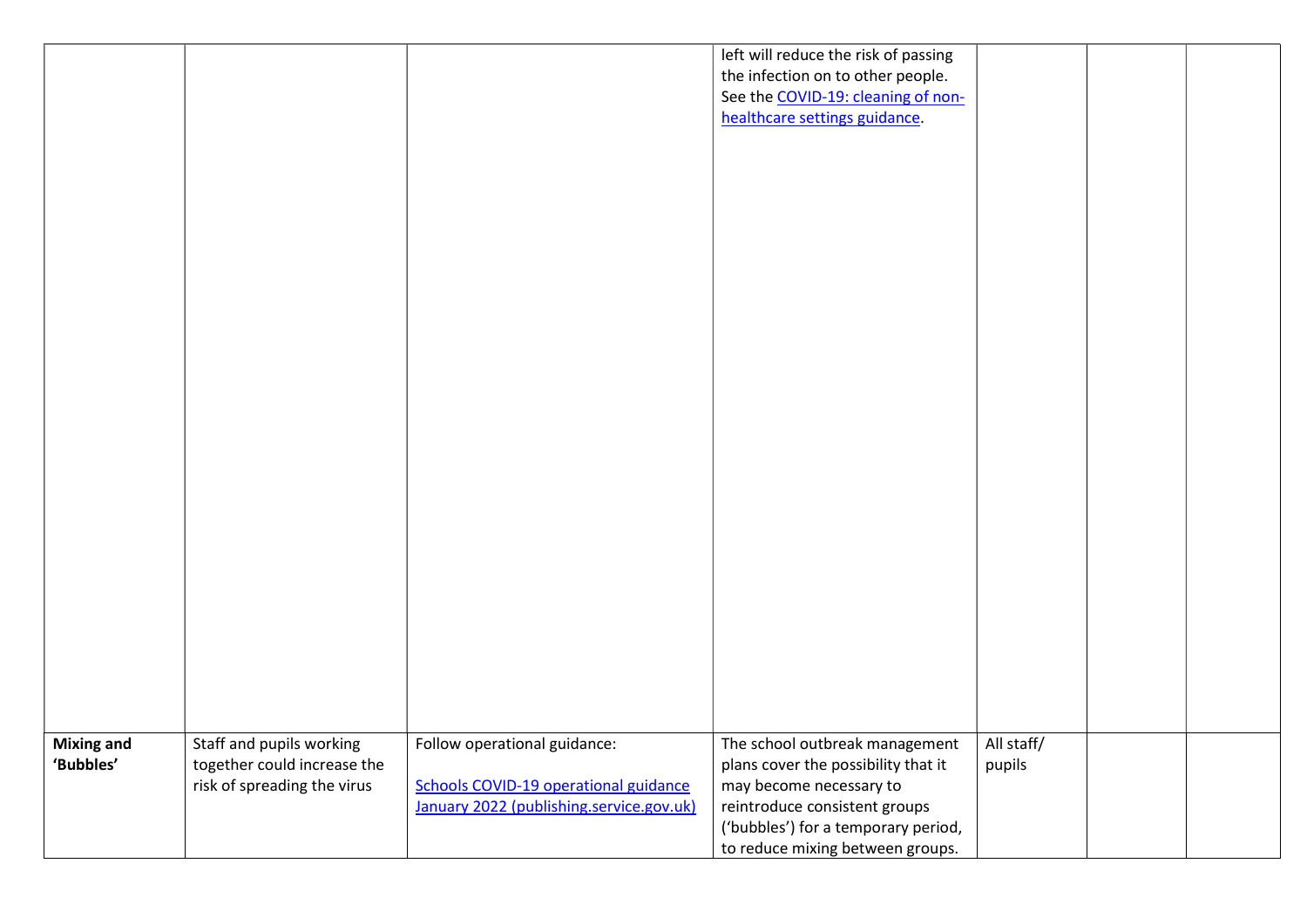| <b>Hygiene</b>  | Staff and pupils working<br>together could increase the<br>risk of spreading the virus                               | <b>Hand Hygiene</b><br>Frequent and thorough hand cleaning is<br>regular practice. This can be done with<br>soap and water or hand sanitiser.<br><b>Respiratory Hygiene</b><br>The 'catch it, bin it, kill it' approach<br>continues to be very important.                                                                                                                                                                                                                                                                                                                                          | Reinforce good hand washing<br>routines. As a minimum:<br>All staff and pupils will wash their<br>hands when they arrive at school in<br>the morning.<br>All staff and pupils will wash their<br>hands after break and lunch before<br>returning to the classroom.                                                                                                                                                                                                                                                                                                     | All staff/<br>pupils                                 |  |
|-----------------|----------------------------------------------------------------------------------------------------------------------|-----------------------------------------------------------------------------------------------------------------------------------------------------------------------------------------------------------------------------------------------------------------------------------------------------------------------------------------------------------------------------------------------------------------------------------------------------------------------------------------------------------------------------------------------------------------------------------------------------|------------------------------------------------------------------------------------------------------------------------------------------------------------------------------------------------------------------------------------------------------------------------------------------------------------------------------------------------------------------------------------------------------------------------------------------------------------------------------------------------------------------------------------------------------------------------|------------------------------------------------------|--|
|                 |                                                                                                                      |                                                                                                                                                                                                                                                                                                                                                                                                                                                                                                                                                                                                     | The e-Bug COVID-19<br>website contains free resources for<br>and materials to encourage good<br>hand and respiratory hygiene.                                                                                                                                                                                                                                                                                                                                                                                                                                          |                                                      |  |
| Ventilation     | Poor ventilation could spread<br>COVID-19                                                                            | When the school is in operation, it is<br>important to ensure it is well ventilated<br>and that a comfortable teaching<br>environment can be maintained.<br>Identify any poorly ventilated spaces as<br>part of your risk assessment and take<br>steps to improve fresh air flow in these<br>areas, giving consideration when holding<br>events where visitors such as parents are<br>on site for example attending school<br>plays.<br>Ensure Co2 monitors are in place and are<br>charged and switched on. Ensure that<br>staff are following the guidelines and<br>have read the risk assessmen. | Mechanical ventilation systems<br>should be maintained in<br>accordance with the<br>manufacturers' recommendations.<br>Opening external windows can<br>improve natural ventilation, and in<br>addition, opening internal doors<br>can also assist with creating a<br>throughput of air.<br>Balance the need for increased<br>ventilation while maintaining a<br>comfortable temperature.<br>The Health and Safety Executive<br>guidance on air conditioning and<br>ventilation during the COVID-19<br>pandemic and CIBSE COVID-19<br>advice provides more information. | All staff/<br>pupils/<br>parents/<br><b>Visitors</b> |  |
| <b>Cleaning</b> | Pupils/staff coming onto site<br>may be carrying COVID-19<br>virus which could be spread<br>to other pupils or staff | Maintain normal cleaning routines.<br>Additional deep cleaning will be taking<br>place during this period.                                                                                                                                                                                                                                                                                                                                                                                                                                                                                          | Cleaning staff will wear disposable<br>gloves and wash their hands after<br>removing the gloves.                                                                                                                                                                                                                                                                                                                                                                                                                                                                       | Site Manager<br>and cleaning<br>team                 |  |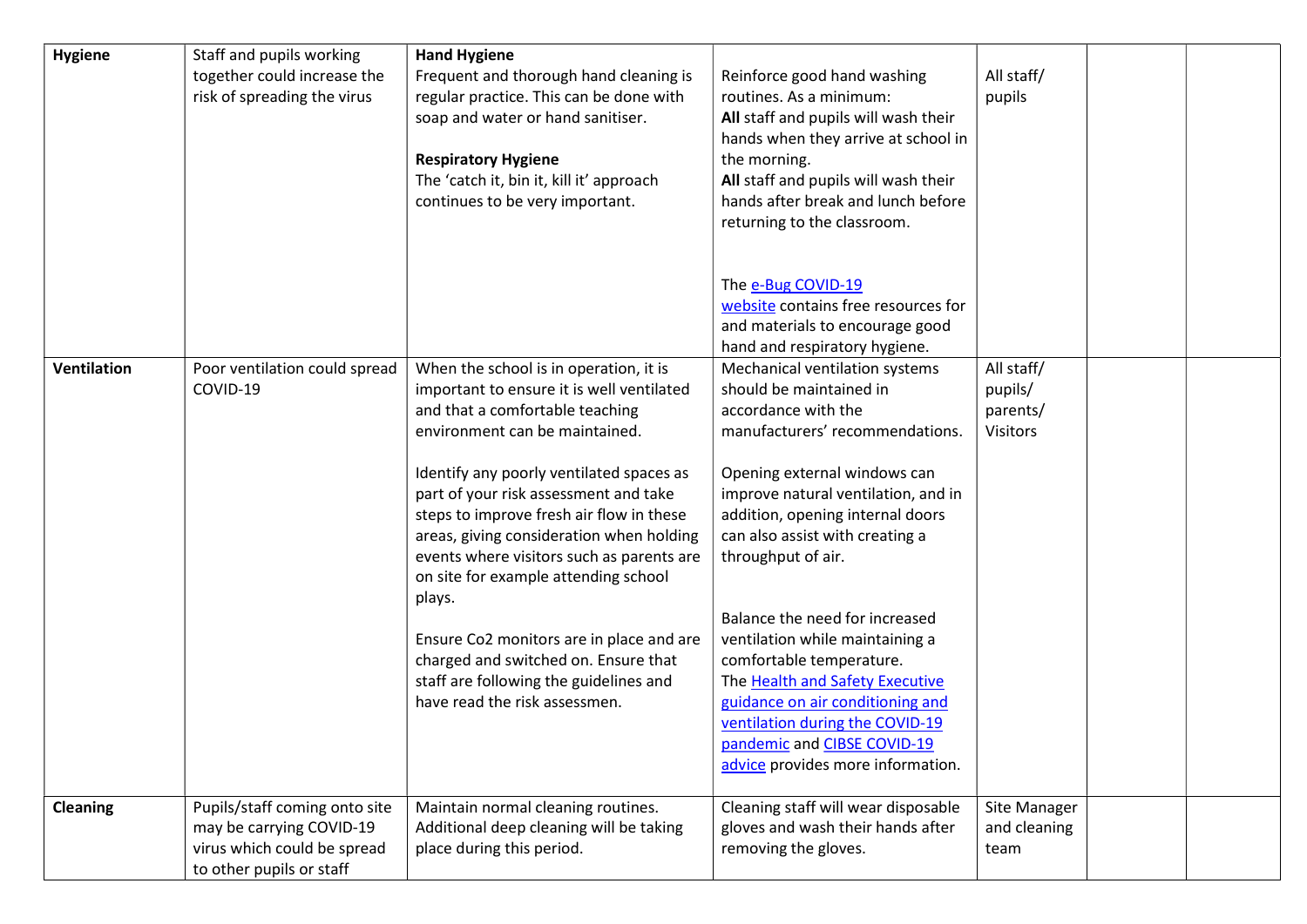|                       |                                                    | Clean surfaces that children and young<br>people are touching, such as toys, books,<br>desks, chairs, doors, sinks, toilets, light<br>switches, bannisters, more regularly than<br>normal.                                                                                                                                                                                                                                                                                       | All surfaces in areas of use will be<br>disinfected daily with the cleaning<br>products normally used. Paying<br>particular attention to frequently<br>touched areas and surfaces, such<br>as toilets and washrooms, desks,<br>grab-rails in corridors, stairwells<br>and door handles.                                                                   |                      |  |
|-----------------------|----------------------------------------------------|----------------------------------------------------------------------------------------------------------------------------------------------------------------------------------------------------------------------------------------------------------------------------------------------------------------------------------------------------------------------------------------------------------------------------------------------------------------------------------|-----------------------------------------------------------------------------------------------------------------------------------------------------------------------------------------------------------------------------------------------------------------------------------------------------------------------------------------------------------|----------------------|--|
|                       |                                                    | Personal Protective Equipment (PPE) to<br>be used by staff as normally required for<br>their role.                                                                                                                                                                                                                                                                                                                                                                               | PHE has published guidance on<br>the cleaning of non-healthcare<br>settings.<br>Most staff in schools will not<br>require PPE beyond what they<br>would normally need for their<br>work. The guidance on the use<br>of PPE in education, childcare and<br>children's social care<br>settings provides more information<br>on the use of PPE for COVID-19. |                      |  |
| <b>Face Coverings</b> | <b>General note and if</b><br>circumstances change | From 20 <sup>th</sup> January 2022<br>Face coverings are no longer mandated<br>for pupils, staff and visitors either in<br>classrooms or in communal areas.<br>The government has removed the<br>requirement to wear face coverings in<br>law but expects and recommends that<br>they are worn in enclosed and crowded<br>spaces where you may come into contact<br>with people you don't normally meet.<br>This includes public transport and<br>dedicated transport to schools | If there is an outbreak in school,<br>Public Health may advise you that<br>face coverings should temporarily<br>be worn in communal areas or<br>classrooms (by pupils, staff and<br>visitors, unless exempt). You<br>should make sure your outbreak<br>management plans cover this<br>possibility.                                                        | All staff/<br>pupils |  |